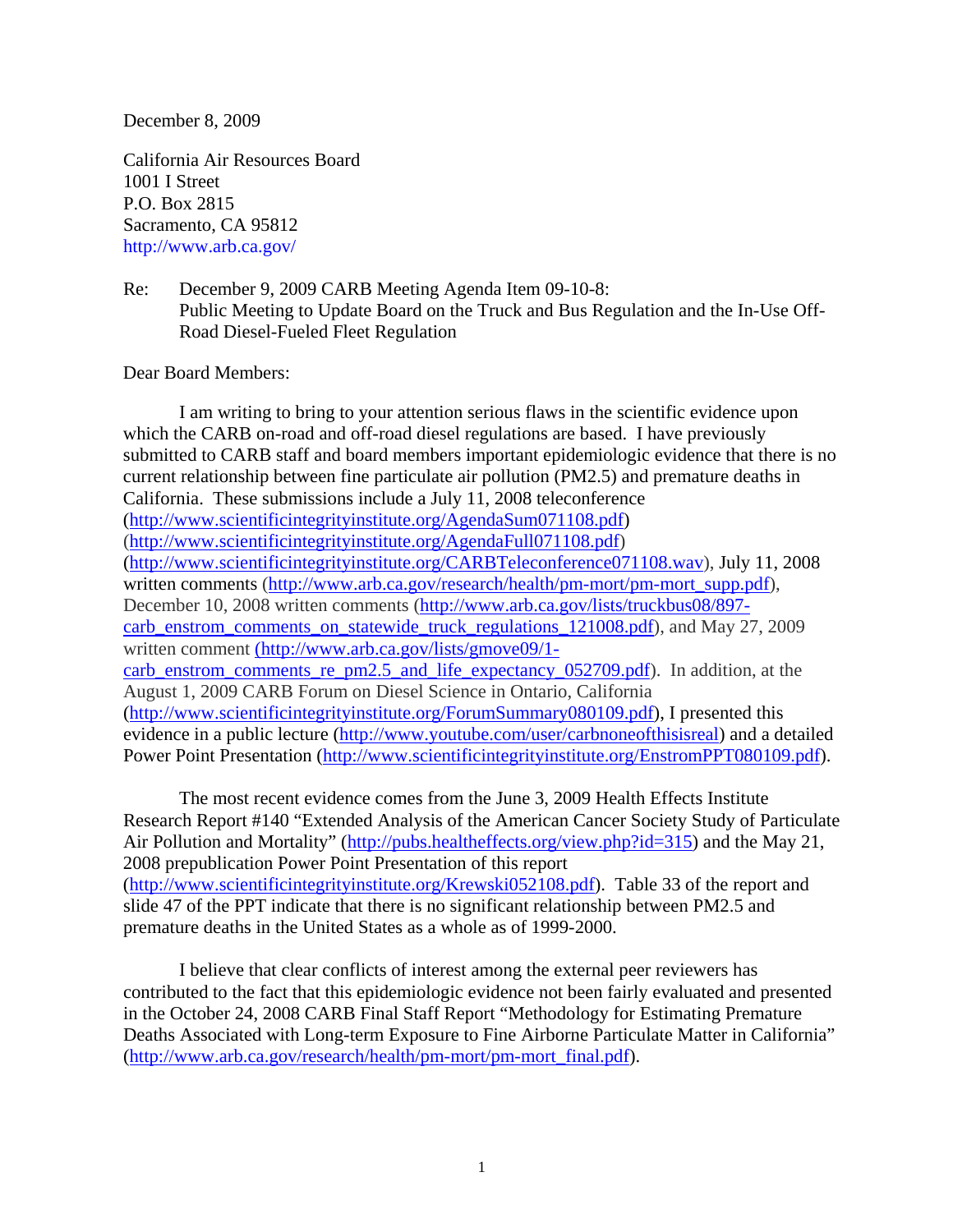In his October 27, 2009 memo to Honorable Board Members, "INFORMATION REGARDING THE PM2.5 MORTALITY STAFF REPORT," CARB Executive Officer James N. Goldstene wrote "Second, we received comments throughout the process, including review of the final report, from three advisors: Professor Jonathan Levy of Harvard University, Professor Arden Pope of BYU and Dr. Bart Ostro of Cal/EPA's Office of Environmental Health Hazard Assessment." [\(http://www.scientificintegrityinstitute.org/Goldstene102709.pdf\)](http://www.scientificintegrityinstitute.org/Goldstene102709.pdf).

However, all three advisors have a CLEAR CONFLICT OF INTEREST because they reviewed their own research in the Draft Staff Report and the Final Staff Report and had a close relationship with the lead author of the report Hien T. Tran. Levy authored two papers that are cited in the report: Levy 2000 (page 23); Ostro 2006JAWMA (Appendix 2, page A-12). Pope authored nine papers that are cited: Pope 1989, 1991, 1995, 1996, 2002, 2004, and 2006; Dockery 1993; and Jerrett 2005a. Ostro authored two papers that are cited: Ostro 2006EHP and Ostro 2006JAWMA. Incredibly, Levy and Ostro co-authored their 2006 paper (Ostro 2006JAWMA) with Hien Tran: "The health benefits of reduced tropospheric ozone in California." [J Air Waste Manag Assoc.](javascript:AL_get(this,%20) 2006 Jul;56(7):1007-21 [\(http://www.ncbi.nlm.nih.gov/pubmed/16878591\)](http://www.ncbi.nlm.nih.gov/pubmed/16878591) [\(http://www.scientificintegrityinstitute.org/OstroTranLevy2006\)](http://www.scientificintegrityinstitute.org/OstroTranLevy2006). Furthermore, Table 2a on

page 22 and Table 2b on page 23 show that the primary studies used to establish the relationship between PM2.5 and premature deaths in California are authored by Pope.

Then Goldstene wrote in his October 27, 2009 memo "Third, our draft report was reviewed following the Cal/EPA external scientific peer review guidelines for independent review. In this process, the University of California at Berkeley Institute of the Environment selects the peer reviewers without input from staff. Candidates were accepted as reviewers only if their disclosure information showed they had no conflict of interest related to the report. The six reviewers identified by the University of California at Berkeley and selected by the Cal/EPA Project Director to review the proposed methodology in the PM2.5 Mortality staff report were: Jeff Brook from Environment Canada, Professor Mark Eisner of the University of California at San Francisco, Professor Richard Flagan of the California Institute of Technology, Professor Alan Hubbard of the University of California at Berkeley, Professor Joel Kaufman of the University of Washington, and Professor Joel Schwartz of Harvard University."

Contrary to Goldstene's statement, three of these peer reviewers have a CLEAR CONFLICT OF INTEREST. Based on a PubMed.gov search, Eisner has published 65 papers during 1998-2009 with CARB Scientific Review Panel (SRP) member Paul D. Blanc. Blanc has been a SRP member since the SRP identified diesel exhaust as a Toxic Air Contaminant (TAC) in 1998. Eisner has published 17 papers during 2003-2009 with CARB member John R. Balmes and 16 of these papers include Blanc as a co-author. Kaufman authored three papers that are cited in the Final Staff Report: Goss 2004, Miller 2004, and Miller 2007. Schwartz authored five papers that are cited: Schwartz 1996, 2002, and 2008; Laden 2006; and Franklin 2007. Additional investigation may reveal that these reviewers have further conflicts of interest.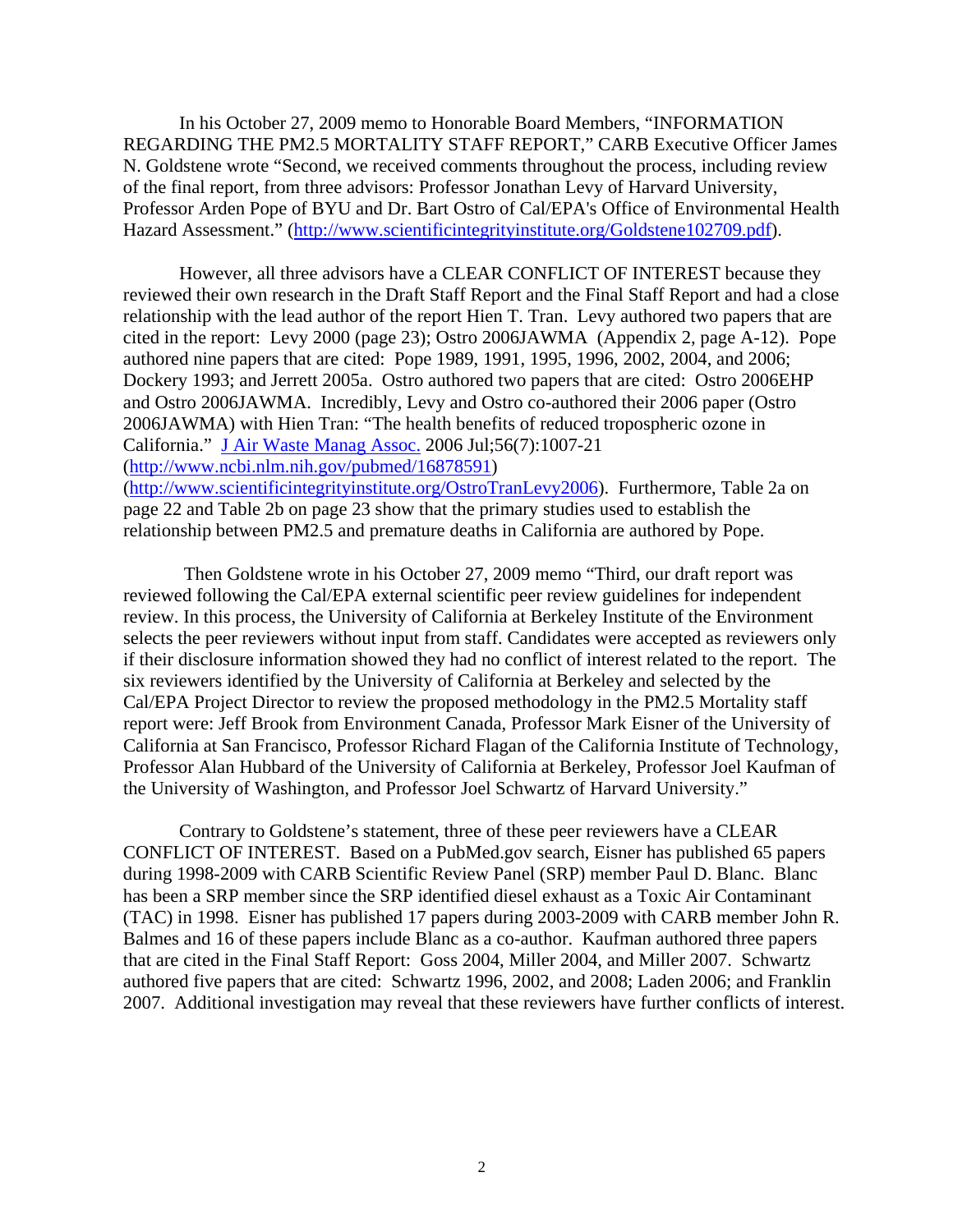In light of the evidence that I have presented above I believe that the CARB on-road and off-road diesel regulations should be suspended until the CARB Final Staff Report can be independently reevaluated. CARB members should take very seriously all the comments contained in the items shown below.

December 8, 2009 San Diego Union-Tribune Editorial "The air board's test: Will zealotry or common sense win the day?" <http://www.signonsandiego.com/news/2009/dec/08/air-boards-test/>

December 5, 2009 Fresno Bee Commentary "RON ROBERTS: Gaining some extra time to breathe" [http://www.fresnobee.com/opinion/valley\\_voices/story/1736578.html](http://www.fresnobee.com/opinion/valley_voices/story/1736578.html)

December 4, 2009 San Diego Union-Tribune Editorial "Still Shameful - Air Board's Response to Scandal is Appalling"

[http://www.signonsandiego.com/news/2009/dec/04/still-shameful-air-boards-response-scandal](http://www.signonsandiego.com/news/2009/dec/04/still-shameful-air-boards-response-scandal-appalli/)[appalli/](http://www.signonsandiego.com/news/2009/dec/04/still-shameful-air-boards-response-scandal-appalli/)

December 4, 2009 San Diego Union-Tribune Op-Ed by CARB Member Ron Roberts "Time to Clear the Air and Breathe"

<http://www.signonsandiego.com/news/2009/dec/04/time-clear-air-and-breathe/> <http://www.box.net/shared/fturmozen8>

December 3, 2009 San Diego Union-Tribune Article by Michael Gardner "Suspend diesel rule, critics urge"

<http://www.signonsandiego.com/news/2009/dec/03/suspend-diesel-rule-critics-urge/>

December 3, 2009 Capitol Weekly Article by John Howard "ARB's diesel rule-making deeply flawed, member says"

[http://www.capitolweekly.net/article.php?\\_c=ygi7a8r3s69mvw&xid=yggk2qcwp5xx25](http://www.capitolweekly.net/article.php?_c=ygi7a8r3s69mvw&xid=yggk2qcwp5xx25)

December 2, 2009 San Francisco Chronicle Article "Air regulator wants California diesel rule suspended"

<http://sfgate.com/cgi-bin/article.cgi?f=/n/a/2009/12/02/state/n144527S78.DTL>

December 2, 2009 Bakersfield Californian Column by Lois Henry "Arrogance pollutes air board"

[http://www.bakersfield.com/news/columnist/henry/x789211529/LOIS-HENRY-Arrogance](http://www.bakersfield.com/news/columnist/henry/x789211529/LOIS-HENRY-Arrogance-pollutes-air-board)[pollutes-air-board](http://www.bakersfield.com/news/columnist/henry/x789211529/LOIS-HENRY-Arrogance-pollutes-air-board)

[http://people.bakersfield.com/home/Blog/noholdsbarred/52462](http://www.bakersfield.com/news/columnist/henry/x789211529/LOIS-HENRY-Arrogance-pollutes-air-board)

December 2, 2009 Sacramento Bee Column by Dan Walters "Air board's cover-up casts pall on diesel rules"

<http://www.sacbee.com/walters/story/2363161.html>